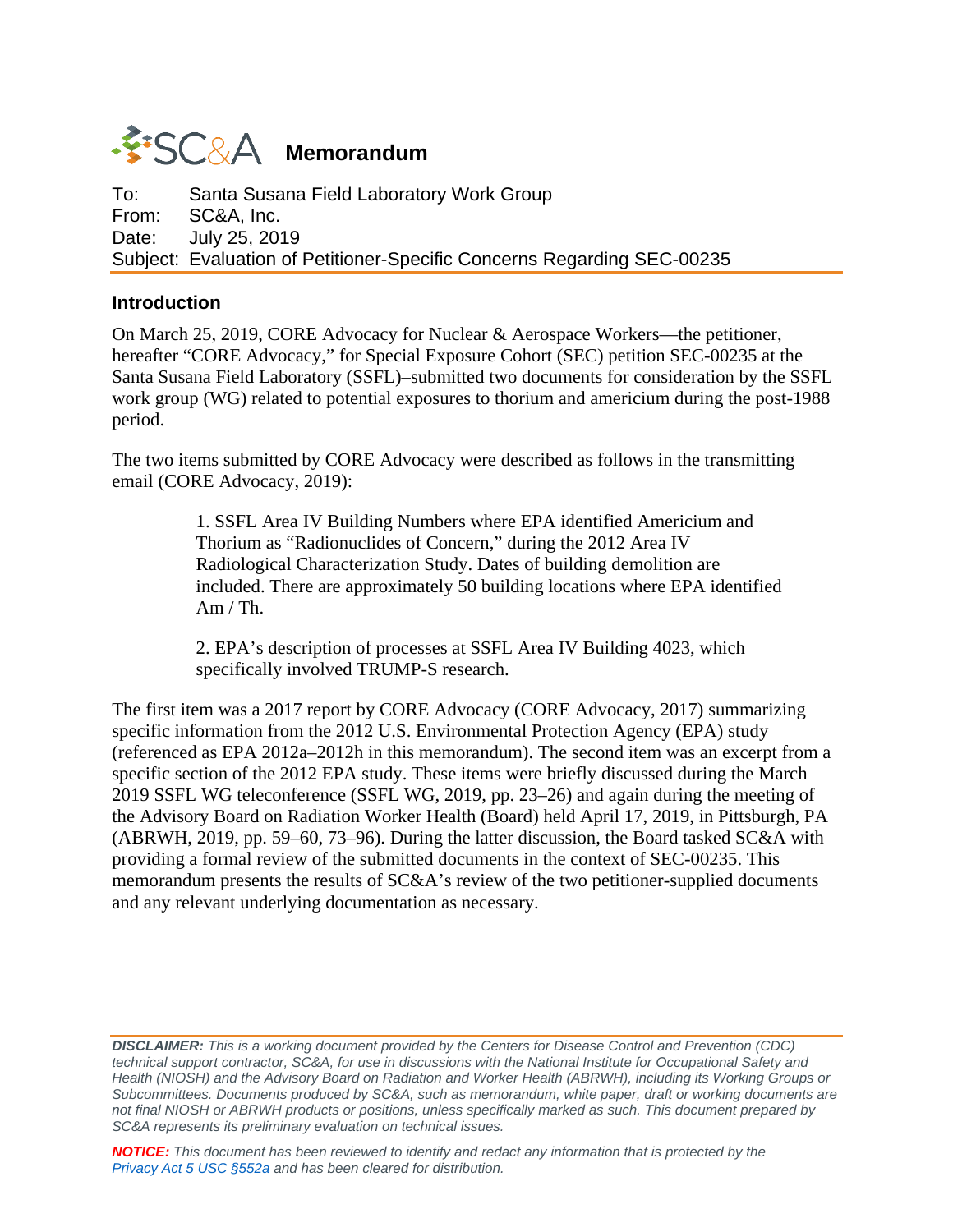### **Radionuclides of Concern Identified in 2012 Area IV Radiological Characterization Study**

The first item submitted by CORE Advocacy summarizes a series of historical site assessments (HSAs) that were performed for EPA and finalized in 2012. The purpose of the HSAs was to review historical site processes in order to identify the areas and potential contaminants that could theoretically be present to aid in future sampling and remediation activities. Specifically, the "Introduction" volume to the HSA study states:

The objective of the HSA component of the radiological study was to provide a comprehensive investigation that identifies, collects, organizes, and evaluates historical information relevant to nuclear research operations as it pertains to radiological contamination in the Area IV Study Area. Once these areas were identified, potential areas where radiological contamination may exist at the site were identified for sampling. [EPA, 2012a, p. 1]

The HSAs are useful because they provide a retrospective look at the different radiological operations at the site and thus indicate the different types of residual contamination that have the potential to be present in the various SSFL facilities under consideration. For example, one such HSA concerning building 4023 identified the potential for Transuranic Management by Pyropartitioning – Separation (TRUMP-S) operations after the currently established SEC period (post-1988) (EPA, 2012b). This specific building is the subject of item 2 presented by CORE Advocacy in March 2019 and is discussed in detail in the next section.

As CORE Advocacy points out in their report detailing information in the HSAs and correspondence submitted to the SSFL WG, there are approximately 50 buildings/locations where americium and thorium were likely to be present for the purposes of remediation sampling activities (CORE Advocacy, 2017). The potential for *residual contamination* (including americium and thorium) to have been present at various locations at SSFL is to be expected based on the historical radiological operations at the site, in particular, operational research related to irradiated fuel elements and use of thorium fuels in reactors such as the Advanced Epithermal Thorium Reactor (AETR).

However, the key question is whether *operational activities* involving these radionuclides occurred after 1988 that may present an exposure scenario that cannot be bounded with sufficient accuracy by potential dose reconstruction methods. It should be noted that, based on SC&A's preliminary review of SEC-00235 (SC&A, 2019), it was recommended that the National Institute for Occupational Safety and Health (NIOSH) develop dose reconstruction methods for decontamination and decommissioning (D&D) workers who may have come in contact with residual contamination from americium and thorium. NIOSH agreed with this recommendation and methods to reconstruct such doses are currently being evaluated (SSFL WG, 2019, pp. 16– 21).

The question of continued operational exposures that are independent from D&D activities is certainly a potential concern in the context of SEC-00235. Therefore, SC&A reviewed the EPA HSAs to ascertain whether such operations may have existed after 1988. Specific comments related to the buildings identified by CORE Advocacy are contained in Attachment A.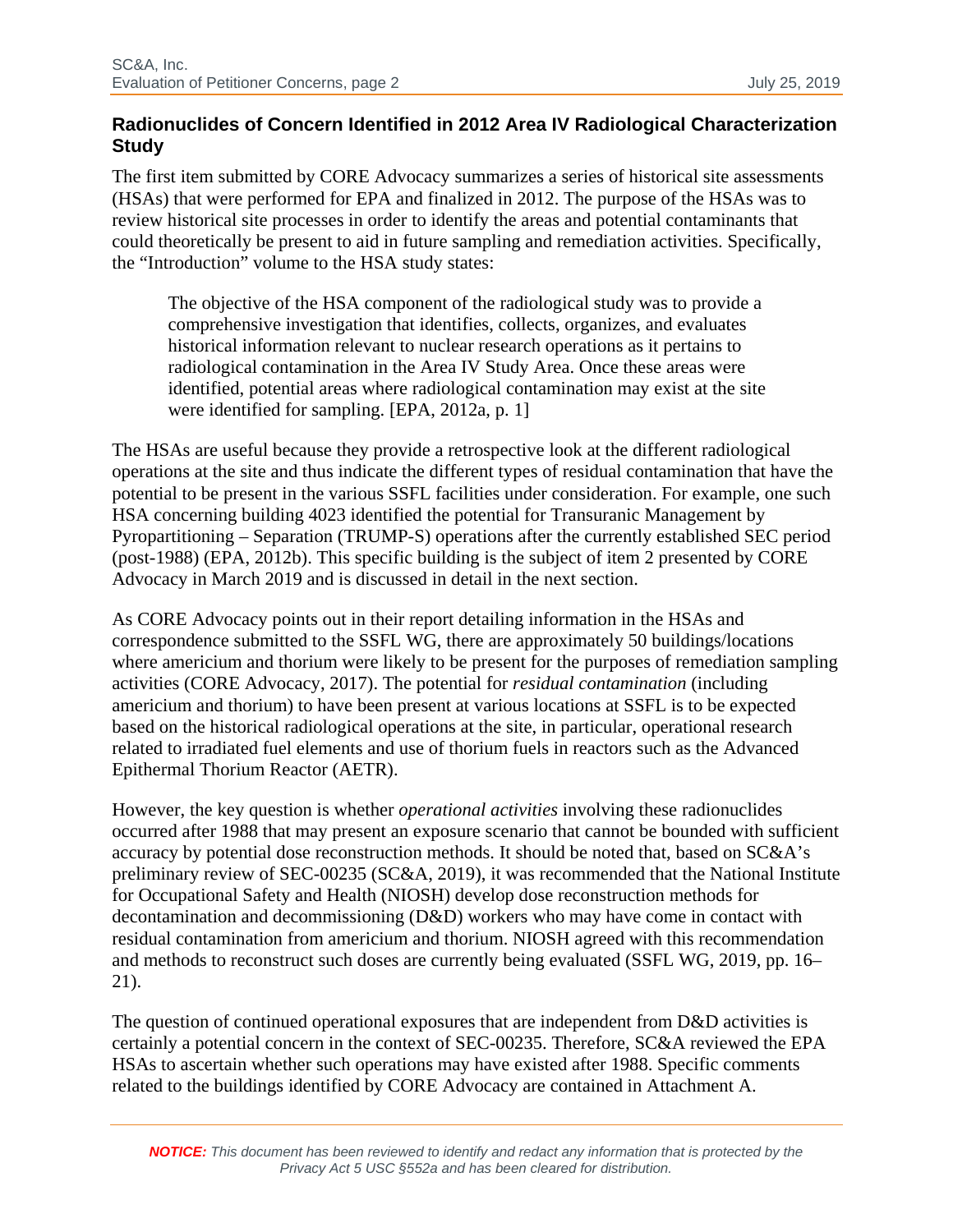SC&A did not find evidence that operations involving thorium and americium existed during the time period in question. However, SC&A acknowledges that residual amounts of radioactivity from americium and thorium were likely (and expected) to exist during this time and must be appropriately accounted for during dose reconstruction for former energy employees at SSFL.

### **TRUMP-S Activities After 1988**

The second item submitted by CORE Advocacy in March 2019 included a specific excerpt from the EPA HSA related to potential for TRUMP-S activities in building 4023. The pertinent section of the excerpt is as follows:

In 1989, reports appear to indicate that Building 4023 served as a support facility for the Transuranic (TRU) Management by Pyropartitioning – Separation (TRUMP-S) operations in Building 4020, located in Subarea HSA-5D. Atomics International requested DOE's approval to utilize the facilities for a 2-year period beginning July 1988 for the Kawasaki Heavy Industries (KHI) and the Central Research Institute of the Electric Power Industry (CRIEPI) of Japan-sponsored "pyrochemical partitioning of actinides from PUREX waste" program. . . . The material used in this experiment was listed as including uranium, neptunium (Np-237), plutonium (Pu-239), and americium (Am-241). [EPA, 2012b, p. 15]

The underlying documentation for this statement in EPA (2012b) was a safety analysis conducted for building T020 (also known as building 4020 and the "hot lab"), revised usage applications regarding TRUMP-S materials, and a management plan for the TRUMP-S test program. All the documents were dated 1989.

SC&A identified additional documentation from 1988–1990 related to the proposed TRUMP-S project at SSFL, summarized as follows:

- **October 20, 1988:** An internal letter describes revisions to the proposed usage application for TRUMP-S materials (Rockwell International, 1988). The letter describes several internally identified deficiencies in the proposed application and requests appropriate revisions.
- **July 25, 1989:** An internal letter indicates that a planning meeting was held to obtain the proper documentation to operate the TRUMP-S glove box in B/020 (the hot lab). The document states:

The portion of the license for renewal and to do the work was submitted to NRC. [Redacted] is following the license renewal process. At the present time we can work with depleted uranium, neptunium and americium. [Rockwell International, 1989a, p. 1]

Although the document does appear to indicate work with americium could have been done under the existing license at that time, subsequent documentation (discussed below) suggests that the radioactive portion of the TRUMP-S project did not occur at SSFL.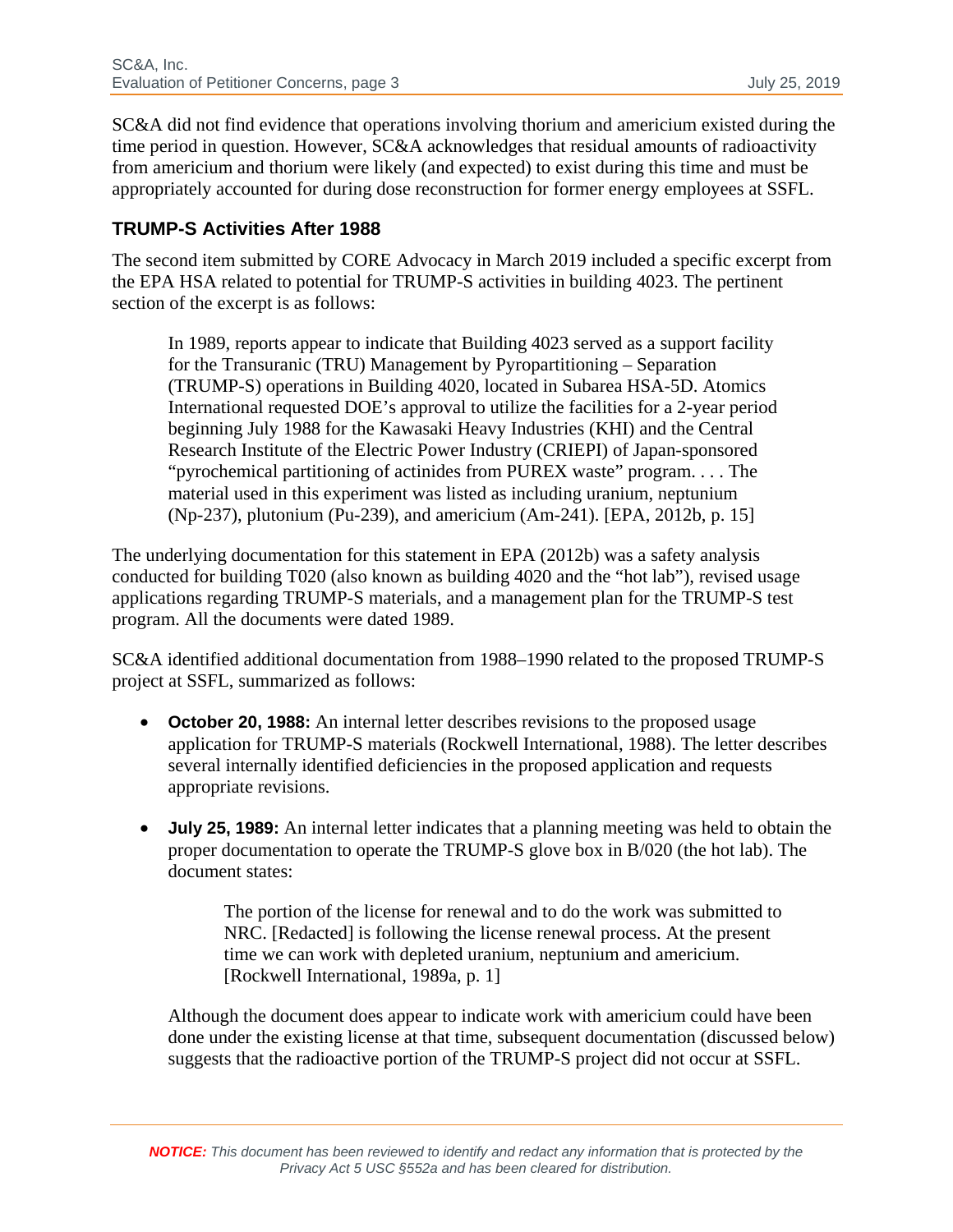• **Undated, probably mid-1989:** An undated report that appears to be a regular status update on SSFL site operations discusses what to do with the waste that will be generated from the TRUMP-S experiment. While undated, the report has a handwritten notation of "8/16" and discusses activities to be carried out in late 1989 and early 1990. Therefore, SC&A believes it is reasonable to assume the report was from August of 1989. The report states:

> A meeting was held with [redacted] to discuss the disposition of the waste **to be generated** from the TRU partitioning tests. Since the waste will contain transuranics (Pu, Am, Np) and cadmium, the waste generated in late 1989/early 1990 will be TRU/mixed waste. [Redacted] will be in contact with [Redacted] to determine what steps are needed to get a head start on the planning/disposal process. [Emphasis added.] [Rockwell International, n.d., p. 1]

• **October 13, 1989:** An internal letter states that a "Test Readiness Review" (Rockwell International, 1989b, p. 1) of the TRUMP-S glove box tests was to be held on October 13, 1989. Per the Rockwell International test procedures, the object of a "Test Readiness Review" is to:

> verify technical and operational readiness to conduct the planned tests or operations, to identify risks associated with the tests, and to document review comments and their resolution. [Rockwell International, 1989b, p. 3]

• **October 21, 1989:** An internal letter dated October 21, 1989, describes the meeting minutes and action items directly related to the TRUMP-S program. The letter states:

> The following action items resulted at the meeting. These action items must be completed **prior to beginning the radioactive portion of TRUMP-S** [emphasis added]. [Rockwell International, 1989c, p. 1]

• **February 1, 1990:** A letter from Rockwell International to the U.S. Nuclear Regulatory Commission (NRC) on February 1, 1990, concerning the license amendment to allow the TRUMP-S project to proceed, states:

> This is in reply to your letter . . . regarding our recent transmittal to [redacted], wherein we provided additional information regarding the TRUMP-S program **to be conducted** in the RIHL. We understand that a license amendment is necessary to reflect this change. [Emphasis added.] [Rockwell International, 1990a, p. 1]

• **February 1990:** A technical progress report provided by Rockwell International to the U.S. Department of Energy (DOE) for the year 1989 describes the progress made in electrochemical instrumentation designed for the TRUMP-S experiment. The progress report states that the glove box testing for the project had met satisfactory criteria. However, the progress report notes: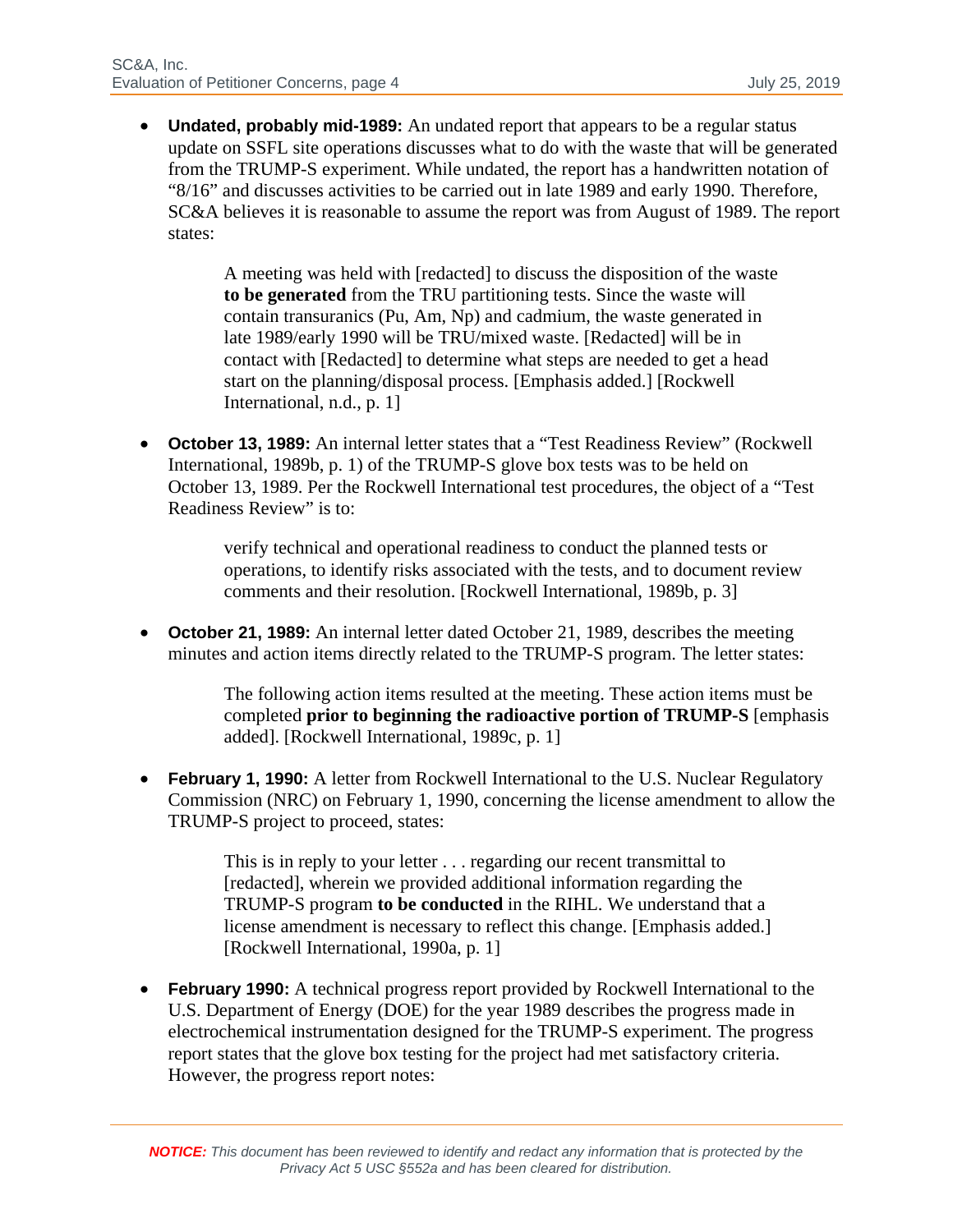While Rockwell was awaiting DOE permission to **start up the test** pending DOE review of the NEPA Action Description Memorandum, Rockwell Management concluded it would be impractical to continue the TRUMP-S project beyond Stage 1 activities at the Santa Susana Field Laboratories. As a result, an effort was undertaken to locate a facility where the TRUMP-S actinide tests could be conducted for both Stage 1 and Stage 2. [Emphasis added.] [Rockwell International, 1990b, p. 7]

• **February 21, 1990:** A newspaper article from February 21, 1990, indicates that seven opponents to Rocketdyne's application to continue operations in the hot lab had filed "legal cases with the Nuclear Regulatory Commission judge reviewing the case" (Chasen, 1990a). The article goes on to state:

> The cases challenge Rocketdyne's record of credibility in monitoring itself, the company's described "worst-case scenario" for its **planned "TRUMP-S" project**, its emergency contingency plan, and several other aspects of the company's application. . . .

> [Rocketdyne] is seeking permission to keep the lab open through Oct. 30 to complete one last experiment called TRUMP-S, for transuranic management by pyro-partitioning separation, and has announced plans to shut it down afterward.

Originally, Rocketdyne was seeking a 10-year license extension, but cut its request to one year last October. [Emphasis added.] [Chasen, 1990a]

• **May 19, 1990:** A follow-on newspaper article from The Simi Valley Enterprise, dated May 19, 1990, describes the dismantling of the hot lab at SSFL and specifically discusses the intended TRUMP-S research as follows:

> Rocketdyne announced in April that the "hot lab's" days were over. One last experiment called TRUMP-S, **originally scheduled to take place** in the "hot lab," was relocated to University of Missouri, at Columbia in the heat of public challenges to the company's request to get the project licensed by the U.S. Nuclear Regulatory Commission.

The experiment would have been in a 4-by-3.5-by-7-foot shielded glove box.

Now the TRUMP-S project — sponsored jointly by Japan and the DOE – is facing challenges in Missouri as well. But Rocketdyne officials are confident that the project will go forward there. [Emphasis added.] [Chasen, 1990b]

• **September 21, 1993:** D&D operations for building 4023 were completed by Rockwell International; however, specific isotopic analysis is not included in the final report (Rockwell International, 1993).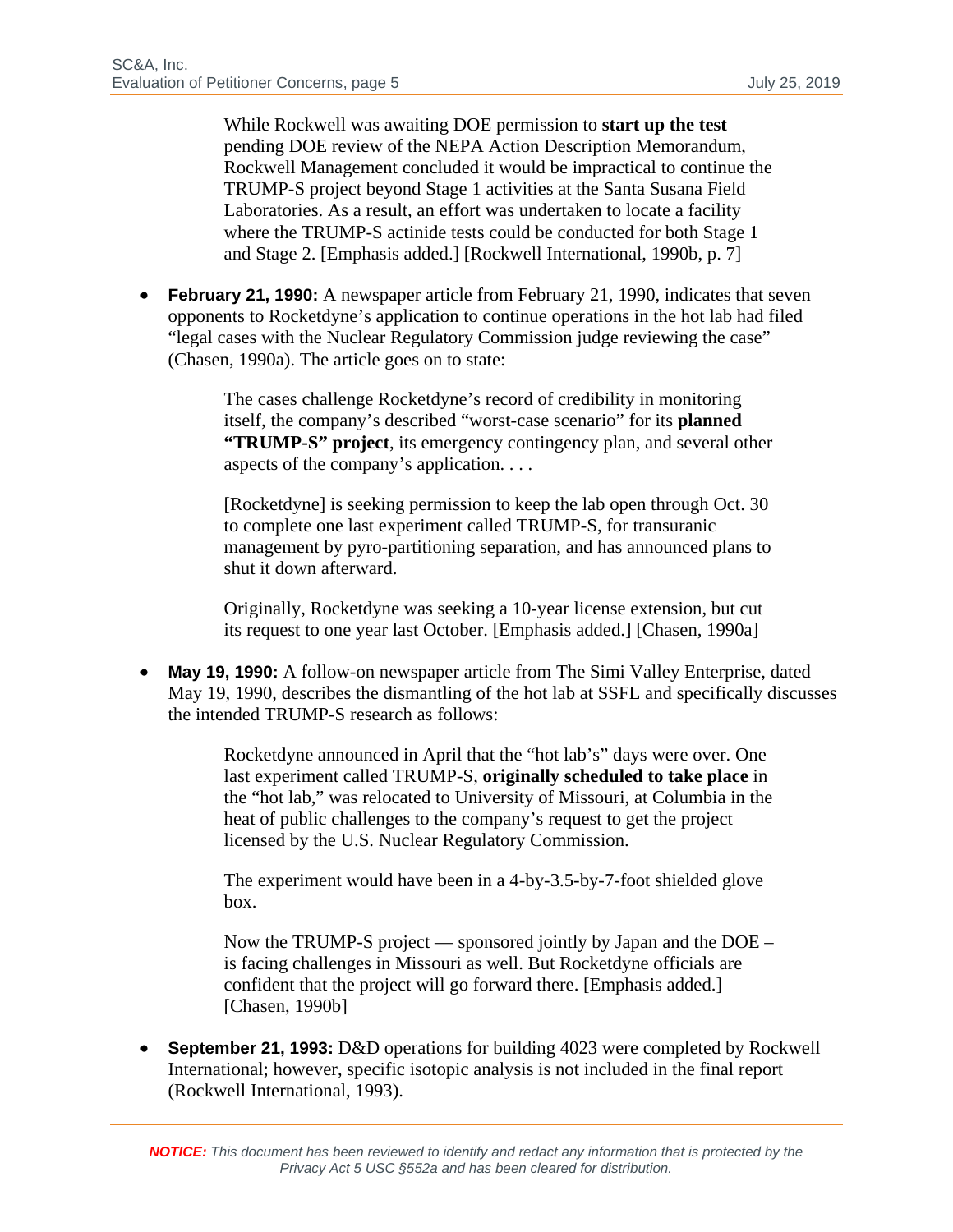- **October 1994:** A confirmatory survey of building 4023 was performed for DOE by the Oak Ridge Institute for Science and Education (DOE, 1994) and found one small spot of beta surface contamination that was above the DOE guidelines. This spot was subsequently cleaned up, and DOE (1994) agreed with the assessment by Rockwell International that building 4023 met the guidelines for unrestricted release. Soil samples appear only to have been taken for uranium isotopes and cesium.
- **February 19, 1998:** The State of California Health and Welfare Agency, Department of Health Services concurred that building 4023 could be released for use without radiological restriction (California DHS, 1998).

Based on the evidence described in the documentation above, it is SC&A's belief that despite significant planning, procedural development, and equipment testing, the TRUMP-S experiments planned by Rockwell International to occur after 1988 never actually took place at SSFL. It appears the TRUMP-S material and equipment designed for the experiment were transferred to the University of Missouri. Therefore, the exposure potential at SSFL to TRUMP-S materials appears limited to storage during the time period of interest.

## **Summary Conclusion**

SC&A does not believe that there is evidence currently available that demonstrates that operational exposures involving thorium and americium continued to occur at SSFL after 1988. Specific to the TRUMP-S research, SC&A believes that there was clear intent to conduct such operations using the hot lab (building 4020) with support from building 4023 (and likely other laboratory buildings associated with the hot lab). However, the documentation reviewed indicates that the project never reached fruition at SSFL as far as the actual handling and processing of the TRUMP-S material.

Given the historical processes involved in previous campaigns covered by already established SECs (SEC-0093, SEC-00156, and SEC-00234), it is logical that residual amounts of thorium and americium were likely present in existing facilities, equipment, and surrounding areas that underwent decontamination and decommissioning during the post-1988 period. NIOSH acknowledges as much regarding americium in their 2018 white paper, "Status of Operations Involving Thorium and Americium at Area IV SSFL During the Remediation Period (1988 - Present)":

The majority of the transuranic activity would have been from plutonium-238, plutonium-239, plutonium-240, plutonium-241, americium-241, and curium-244. . . . Workers who subsequently performed decommissioning and decontamination (D&D) procedures on the hot cells could potentially be exposed to residual amounts of these radionuclides. [NIOSH, 2018, p. 2]

As noted previously, SC&A's review of remaining internal dose issues for SEC-00235 (SC&A, 2019) recommended that an occupational intake model be developed for D&D workers using available air sampling data, administrative limits, or alternate methods to account for exposures to residual americium and thorium for the period after 1988. NIOSH and the SSFL WG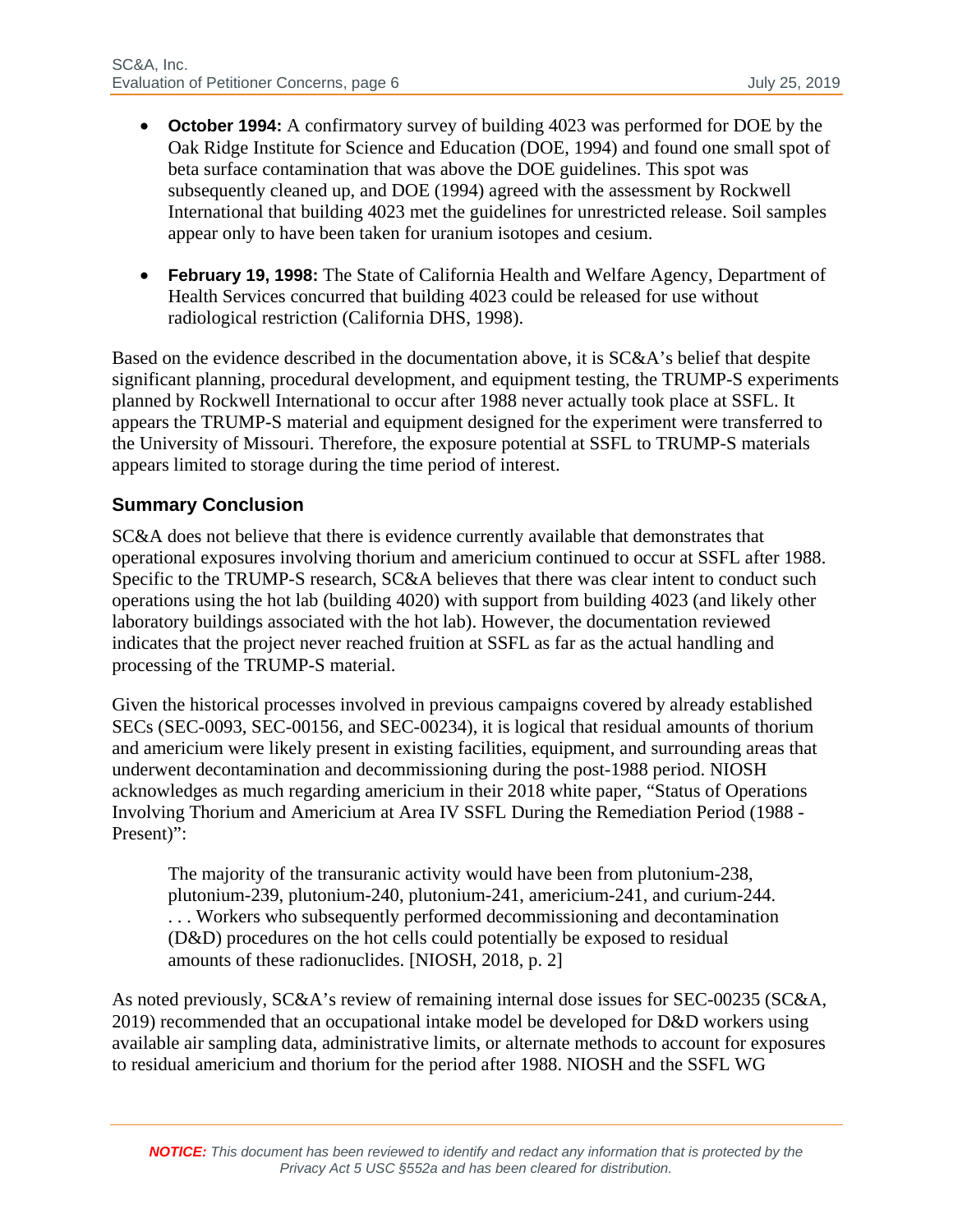concurred with this recommendation, and dose reconstruction methods for these important radionuclides are currently being evaluated by NIOSH.

#### **References**

Advisory Board on Radiation and Worker Health (ABRWH). (2019). *Advisory Board on Radiation and Worker Health April 17, 2019 128th meeting* [Transcript]. Pittsburgh, PA. Retrieved from<https://www.cdc.gov/niosh/ocas/pdfs/abrwh/2019/tr041719-508.pdf>

Argonne National Laboratory (ANL). (1984). *Post remedial action survey report for the Sodium Reactor Experiment (SRE) facility Santana Susana Field Laboratories Rockwell International, Ventura County, California* (DOE/EV-0005-46). Retrieved from [https://www.etec.energy.gov/Library/Main/Doc.\\_No.\\_24\\_Post\\_Remedial\\_Action\\_Survey\\_Repor](https://www.etec.energy.gov/Library/Main/Doc._No._24_Post_Remedial_Action_Survey_Report_ANL_SRE_Survey.pdf) [t\\_ANL\\_SRE\\_Survey.pdf](https://www.etec.energy.gov/Library/Main/Doc._No._24_Post_Remedial_Action_Survey_Report_ANL_SRE_Survey.pdf) 

Chasen, S. (1990a, February 21). 'Hot lab' opponents file cases with NRC. *The Enterprise.* Retrieved from [https://www.dtsc](https://www.dtsc-ssfl.com/files/lib_rcra_soils/group5/historicaldocs/PDF_Files/HDMSP001873756.pdf)ssfl.com/files/lib\_rcra\_soils/group5/historicaldocs/PDF\_Files/HDMSP001873756.pdf

Chasen, S. (1990b, May 19). Hot lab is being dismantled. *The Simi Valley Enterprise.* Retrieved from [https://www.dtsc](https://www.dtsc-ssfl.com/files/lib_rcra_soils/group5/historicaldocs/PDF_Files/HDMSP001873751.pdf)ssfl.com/files/lib\_rcra\_soils/group5/historicaldocs/PDF\_Files/HDMSP001873751.pdf

CORE Advocacy for Nuclear and Aerospace Workers (CORE Advocacy). (2017). *Santa Susana Field Laboratory Area IV: Locations of americium / thorium / associated progeny and approximate dates of building demolition.* [SRDB upload pending]

CORE Advocacy for Nuclear and Aerospace Workers (CORE Advocacy). (2019, March 25). *SSFL SEC-00235* [Formal email communication to SSFL WG]. [SRDB upload pending]

National Institute for Occupational Safety and Health (NIOSH). (2018). *Status of operations involving thorium and americium at Area IV SSFL during the remediation period* [White paper]. Retrieved from<https://www.cdc.gov/niosh/ocas/pdfs/dps/dc-ssflthamremed-110618-508.pdf>

Rockwell International. (1988, October 20). *Review of TRUMP-S user application* [Internal letter]. Retrieved from [https://www.dtsc](https://www.dtsc-ssfl.com/files/lib_rcra_soils/group5/historicaldocs/PDF_Files/HDMSP001800248.pdf)ssfl.com/files/lib\_rcra\_soils/group5/historicaldocs/PDF\_Files/HDMSP001800248.pdf

Rockwell International. (1989a, July 25). *Documentation required for operation of TRUMP-S glovebox in B/020* [Internal letter]. Retrieved from [https://www.dtsc](https://www.dtsc-ssfl.com/files/lib_rcra_soils/group5/historicaldocs/PDF_Files/HDMSP001856975.pdf)[ssfl.com/files/lib\\_rcra\\_soils/group5/historicaldocs/PDF\\_Files/HDMSP001856975.pdf](https://www.dtsc-ssfl.com/files/lib_rcra_soils/group5/historicaldocs/PDF_Files/HDMSP001856975.pdf)

Rockwell International. (1989b, October 10). *Test readiness review of B/020 TRUMP-S hot glove box tests* [Internal letter and attached procedure]. Retrieved from [https://www.dtsc](https://www.dtsc-ssfl.com/files/lib_rcra_soils/group5/historicaldocs/PDF_Files/HDMSP001830642.pdf)[ssfl.com/files/lib\\_rcra\\_soils/group5/historicaldocs/PDF\\_Files/HDMSP001830642.pdf](https://www.dtsc-ssfl.com/files/lib_rcra_soils/group5/historicaldocs/PDF_Files/HDMSP001830642.pdf)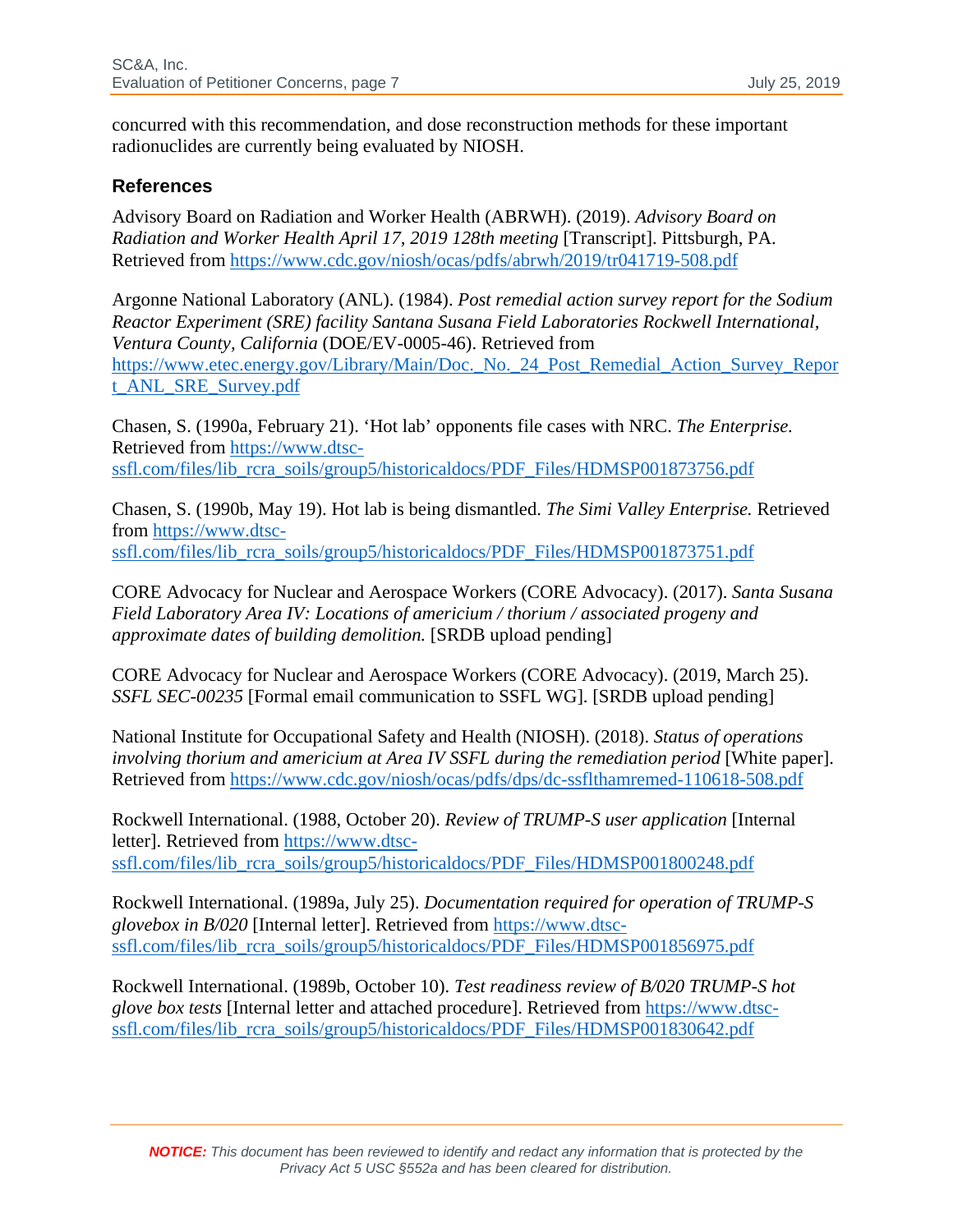Rockwell International. (1989c, October 21). *10/19/89 TRUMP-S environmental issues meeting minutes and action items* [Internal letter]. Retrieved from [https://www.dtsc](https://www.dtsc-ssfl.com/files/lib_rcra_soils/group5/historicaldocs/PDF_Files/HDMSP001919222.pdf)[ssfl.com/files/lib\\_rcra\\_soils/group5/historicaldocs/PDF\\_Files/HDMSP001919222.pdf](https://www.dtsc-ssfl.com/files/lib_rcra_soils/group5/historicaldocs/PDF_Files/HDMSP001919222.pdf)

Rockwell International. (1990a, February 1). *Amendment to Rockwell International Hot Lab (RIHL) License SNM-21 (Docket 70-25)* [Formal correspondence to the NRC]. Retrieved from: [https://www.dtsc-](https://www.dtsc-ssfl.com/files/lib_rcra_soils/group5/historicaldocs/PDF_Files/HDMSP001873152.pdf)

[ssfl.com/files/lib\\_rcra\\_soils/group5/historicaldocs/PDF\\_Files/HDMSP001873152.pdf](https://www.dtsc-ssfl.com/files/lib_rcra_soils/group5/historicaldocs/PDF_Files/HDMSP001873152.pdf)

Rockwell International. (1990b). *Technical progress report private sector initiatives between the United States and Japan January 1989 – December 1989* (RI/RD92-116). Retrieved from SRDB Ref. ID 158386

Rockwell International. (1993). *Building 023 D&D operations final report* (023-AR-0002). Retrieved from SRDB Ref. ID 74943

Rockwell International. (n.d.). *Highlights, page 2* [Undated discussion of TRUMP waste]. Retrieved from [https://www.dtsc](https://www.dtsc-ssfl.com/files/lib_rcra_soils/group5/historicaldocs/PDF_Files/HDMSP00040707.pdf)[ssfl.com/files/lib\\_rcra\\_soils/group5/historicaldocs/PDF\\_Files/HDMSP00040707.pdf](https://www.dtsc-ssfl.com/files/lib_rcra_soils/group5/historicaldocs/PDF_Files/HDMSP00040707.pdf)

Santa Susana Field Laboratory Work Group (SSFL WG). (2019). *US Department of Health and Human Services Centers for Disease Control National Institute for Occupational Safety and Health Advisory Board on Radiation and Worker Health Santa Susana Field Laboratory Work Group Monday, March 25, 2019* [Transcript of teleconference meeting]. Retrieved from [https://www.cdc.gov/niosh/ocas/pdfs/abrwh/2019/wgtr032519\\_2-508.pdf](https://www.cdc.gov/niosh/ocas/pdfs/abrwh/2019/wgtr032519_2-508.pdf) 

SC&A, Inc. (2019). *Review of remaining internal dose topics related to the evaluation of SEC-00235 at the Santa Susana Field Laboratory* (SCA-TR-2019-SEC002, rev. 0). Arlington, VA: SC&A, Inc. Retrieved from SRDB Ref. ID 175490

State of California—Health and Welfare Agency, Department of Health Services (California DHS). (1998, February 19). *Boeing's request for concurrence in release for use without radiological restriction, Rocketdyne Santa Susana Field Laboratory building T023* [Formal correspondence to Rocketdyne Division, Boeing North America, Inc.]. Retrieved from SRDB Ref. ID 78237

U.S. Department of Energy (DOE). (1994). *Verification survey of buildings 005, 023, and 064 Santa Susana Field Laboratory Rockwell International Ventura County, California*  (ORISE 94/K-14). Retrieved from SRDB Ref. ID 157541

U.S. Environmental Protection Agency (EPA). (2012a). *Final historical site assessment Santa Susana Field Laboratory site Area IV radiological study Ventura County, California* [Redacted version]. Retrieved from [https://www.dtsc](https://www.dtsc-ssfl.com/files/lib_ceqa/ref_draft_peir/Chap3_ProjDesc_vol2/67892_1_Final_HSA_Text_10_2012_Redacted.pdf)[ssfl.com/files/lib\\_ceqa/ref\\_draft\\_peir/Chap3\\_ProjDesc\\_vol2/67892\\_1\\_Final\\_HSA\\_Text\\_10\\_201](https://www.dtsc-ssfl.com/files/lib_ceqa/ref_draft_peir/Chap3_ProjDesc_vol2/67892_1_Final_HSA_Text_10_2012_Redacted.pdf) [2\\_Redacted.pdf](https://www.dtsc-ssfl.com/files/lib_ceqa/ref_draft_peir/Chap3_ProjDesc_vol2/67892_1_Final_HSA_Text_10_2012_Redacted.pdf)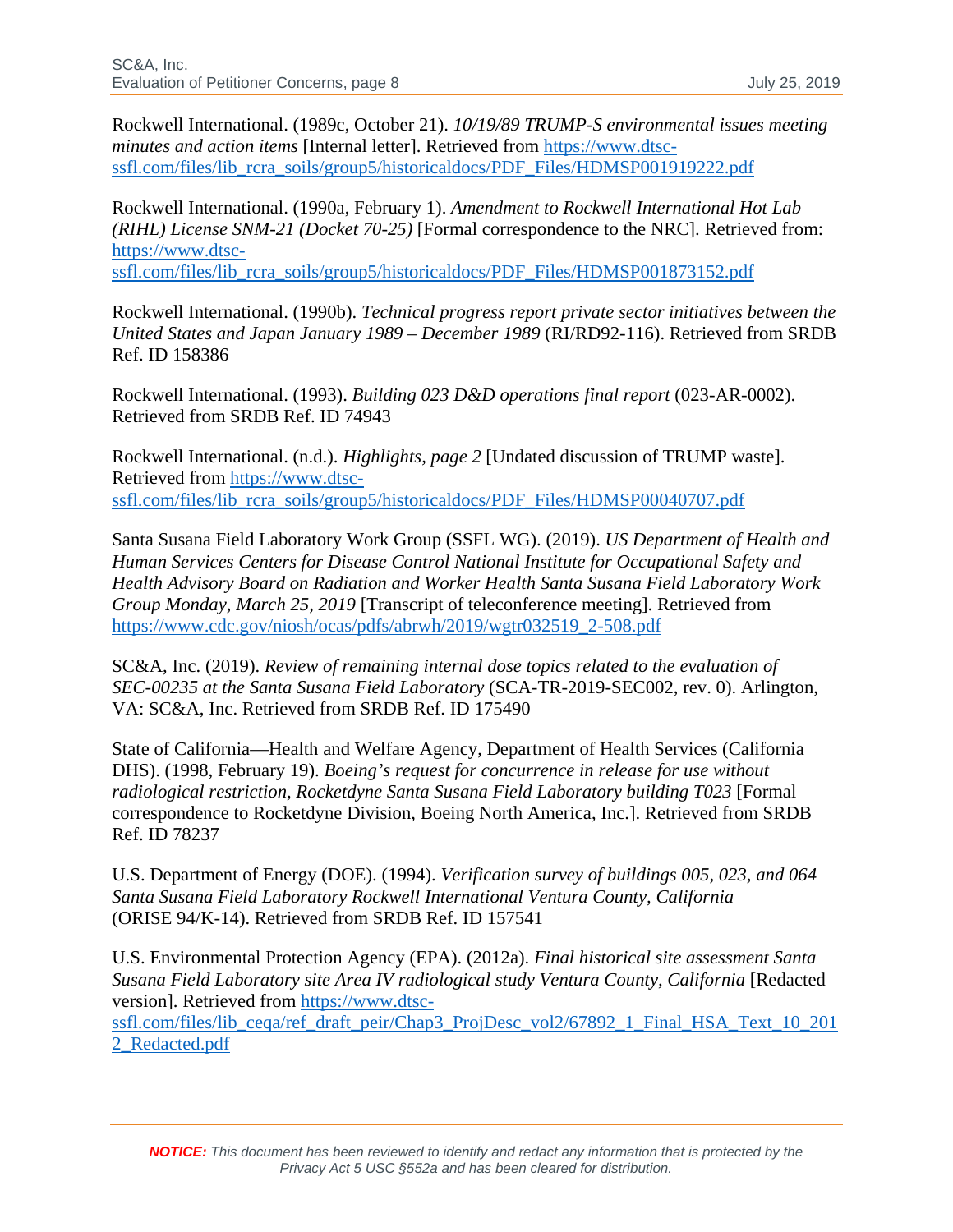U.S. Environmental Protection Agency (EPA). (2012b). *Final technical memorandum Subarea HSA-5A historical site assessment Santa Susana Field Laboratory site Area IV radiological study Ventura County, California* [Redacted version]*.* Retrieved from [https://www.dtsc](https://www.dtsc-ssfl.com/files/lib_ceqa/ref_draft_peir/Chap3_ProjDesc_vol2/67899_1_Final_HSA-5A_TM_Text_10-2012_Redacted.pdf)[ssfl.com/files/lib\\_ceqa/ref\\_draft\\_peir/Chap3\\_ProjDesc\\_vol2/67899\\_1\\_Final\\_HSA-](https://www.dtsc-ssfl.com/files/lib_ceqa/ref_draft_peir/Chap3_ProjDesc_vol2/67899_1_Final_HSA-5A_TM_Text_10-2012_Redacted.pdf)5A\_TM\_Text\_10-2012\_Redacted.pdf

U.S. Environmental Protection Agency (EPA). (2012c). *Final technical memorandum subarea HSA-5B historical site assessment Santa Susana Field Laboratory site Area IV radiological study Ventura County, California* [Redacted version]. Retrieved from [https://www.dtsc](https://www.dtsc-ssfl.com/files/lib_ceqa/ref_draft_peir/Chap3_ProjDesc_vol2/67901_1_Final_HSA-5B_TM_Text_10-2012_Redacted.pdf)[ssfl.com/files/lib\\_ceqa/ref\\_draft\\_peir/Chap3\\_ProjDesc\\_vol2/67901\\_1\\_Final\\_HSA-](https://www.dtsc-ssfl.com/files/lib_ceqa/ref_draft_peir/Chap3_ProjDesc_vol2/67901_1_Final_HSA-5B_TM_Text_10-2012_Redacted.pdf)5B\_TM\_Text\_10-2012\_Redacted.pdf

U.S. Environmental Protection Agency (EPA). (2012d). *Final technical memorandum subarea HSA-5C historical site assessment Santa Susana Field Laboratory site Area IV radiological study Ventura County, California* [Redacted version]. Retrieved from [https://www.dtsc](https://www.dtsc-ssfl.com/files/lib_ceqa/ref_draft_peir/Chap3_ProjDesc_vol2/67904_1_Final_HSA-5C_TM_Text_10-2012_Redacted.pdf)[ssfl.com/files/lib\\_ceqa/ref\\_draft\\_peir/Chap3\\_ProjDesc\\_vol2/67904\\_1\\_Final\\_HSA-](https://www.dtsc-ssfl.com/files/lib_ceqa/ref_draft_peir/Chap3_ProjDesc_vol2/67904_1_Final_HSA-5C_TM_Text_10-2012_Redacted.pdf)[5C\\_TM\\_Text\\_10-2012\\_Redacted.pdf](https://www.dtsc-ssfl.com/files/lib_ceqa/ref_draft_peir/Chap3_ProjDesc_vol2/67904_1_Final_HSA-5C_TM_Text_10-2012_Redacted.pdf) 

U.S. Environmental Protection Agency (EPA). (2012e). *Final technical memorandum subarea HSA-5D historical site assessment Santa Susana Field Laboratory site Area IV radiological study Ventura County, California* [Redacted version]. Retrieved from [https://www.dtsc](https://www.dtsc-ssfl.com/files/lib_ceqa/ref_draft_peir/Chap3_ProjDesc_vol2/67913_1_Final_HSA-5D_TM_Text_10-2012_Redacted.pdf)[ssfl.com/files/lib\\_ceqa/ref\\_draft\\_peir/Chap3\\_ProjDesc\\_vol2/67913\\_1\\_Final\\_HSA-](https://www.dtsc-ssfl.com/files/lib_ceqa/ref_draft_peir/Chap3_ProjDesc_vol2/67913_1_Final_HSA-5D_TM_Text_10-2012_Redacted.pdf)[5D\\_TM\\_Text\\_10-2012\\_Redacted.pdf](https://www.dtsc-ssfl.com/files/lib_ceqa/ref_draft_peir/Chap3_ProjDesc_vol2/67913_1_Final_HSA-5D_TM_Text_10-2012_Redacted.pdf) 

U.S. Environmental Protection Agency (EPA). (2012f). *Final technical memorandum subarea HSA-6 historical site assessment Santa Susana Field Laboratory site Area IV radiological study Ventura County, California* [Redacted version]. Retrieved from [https://www.dtsc](https://www.dtsc-ssfl.com/files/lib_ceqa/ref_draft_peir/Chap3_ProjDesc_vol2/67917_1_Final_HSA-6_TM_Text_10-2012_Redacted.pdf)[ssfl.com/files/lib\\_ceqa/ref\\_draft\\_peir/Chap3\\_ProjDesc\\_vol2/67917\\_1\\_Final\\_HSA-](https://www.dtsc-ssfl.com/files/lib_ceqa/ref_draft_peir/Chap3_ProjDesc_vol2/67917_1_Final_HSA-6_TM_Text_10-2012_Redacted.pdf)[6\\_TM\\_Text\\_10-2012\\_Redacted.pdf](https://www.dtsc-ssfl.com/files/lib_ceqa/ref_draft_peir/Chap3_ProjDesc_vol2/67917_1_Final_HSA-6_TM_Text_10-2012_Redacted.pdf) 

U.S. Environmental Protection Agency (EPA). (2012g). *Final technical memorandum subarea HSA-7 subarea HSA-3 subarea northern buffer zone historical site assessment Santa Susana Field Laboratory site Area IV radiological study Ventura County, California* [Redacted version]. Retrieved from [https://www.dtsc-](https://www.dtsc-ssfl.com/files/lib_ceqa/ref_draft_peir/Chap3_ProjDesc_vol2/67919_1_Final_HSA-7-3-NBZ_TM_Text_10-2012_Redacted.pdf)

[ssfl.com/files/lib\\_ceqa/ref\\_draft\\_peir/Chap3\\_ProjDesc\\_vol2/67919\\_1\\_Final\\_HSA-7-3-](https://www.dtsc-ssfl.com/files/lib_ceqa/ref_draft_peir/Chap3_ProjDesc_vol2/67919_1_Final_HSA-7-3-NBZ_TM_Text_10-2012_Redacted.pdf) [NBZ\\_TM\\_Text\\_10-2012\\_Redacted.pdf](https://www.dtsc-ssfl.com/files/lib_ceqa/ref_draft_peir/Chap3_ProjDesc_vol2/67919_1_Final_HSA-7-3-NBZ_TM_Text_10-2012_Redacted.pdf) 

U.S. Environmental Protection Agency (EPA). (2012h). *Final technical memorandum subarea HSA-8 historical site assessment Santa Susana Field Laboratory site Area IV radiological study Ventura County, California* [Redacted version]. Retrieved from [https://www.dtsc](https://www.dtsc-ssfl.com/files/lib_ceqa/ref_draft_peir/Chap3_ProjDesc_vol2/67922_1_Final_HSA-8_TM_Text_10-2012_Redacted.pdf)[ssfl.com/files/lib\\_ceqa/ref\\_draft\\_peir/Chap3\\_ProjDesc\\_vol2/67922\\_1\\_Final\\_HSA-](https://www.dtsc-ssfl.com/files/lib_ceqa/ref_draft_peir/Chap3_ProjDesc_vol2/67922_1_Final_HSA-8_TM_Text_10-2012_Redacted.pdf)8 TM Text 10-2012 Redacted.pdf

U.S. Nuclear Regulatory Commission (NRC). (1982). *Guidelines for decontamination of facilities and equipment prior to release for unrestricted use or termination of licenses for byproduct, source, or special nuclear material.* Retrieved from <https://www.nrc.gov/docs/ML1034/ML103430093.pdf>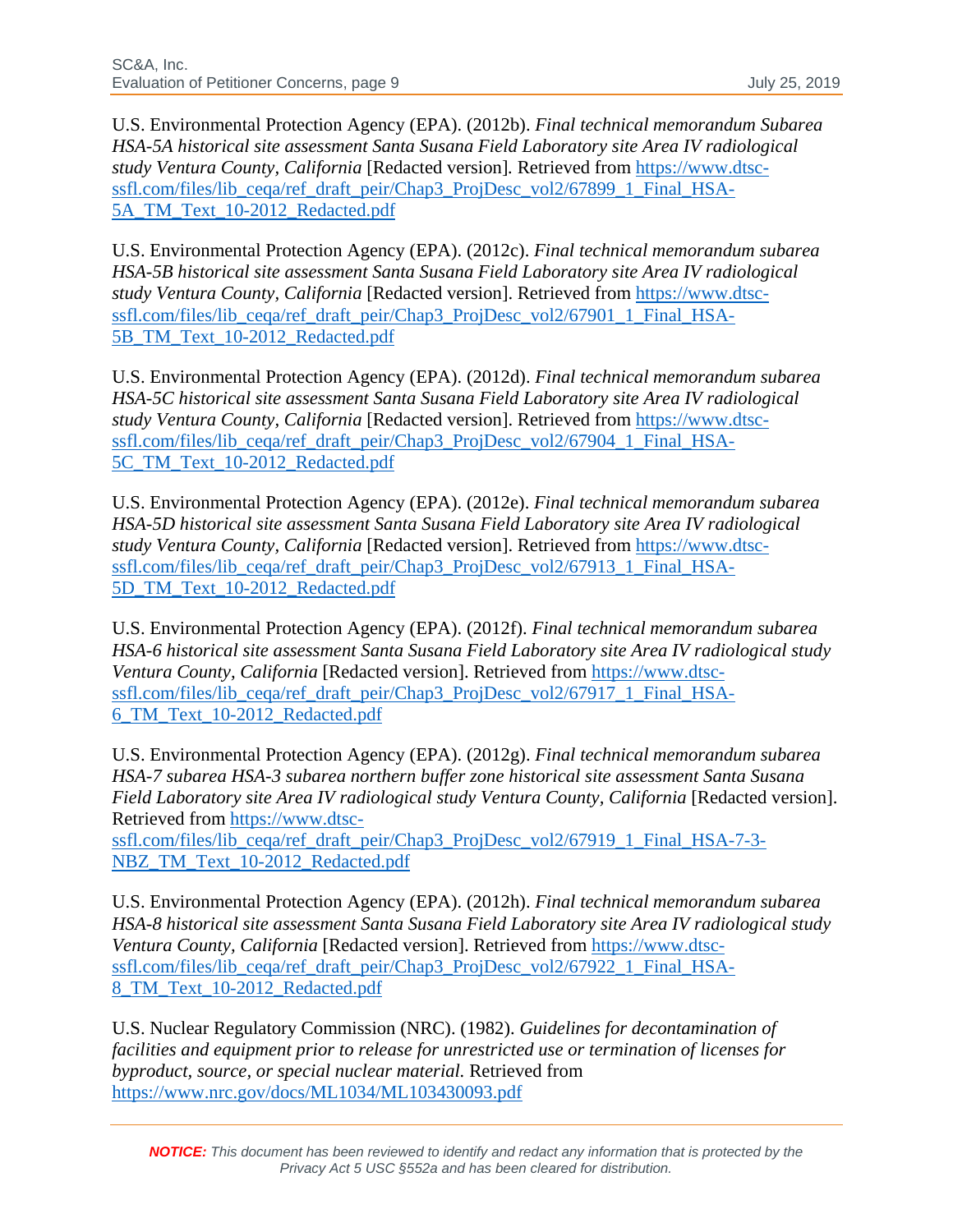# **Attachment A: Discussion of Specific Buildings Identified in CORE Advocacy (2017)**

| Bldg. | SC&A Summary of Pertinent Information from 2012 EPA Historical Site Assessment                                                                                                                                                                                                                                                                                                                                                                                                                                                                                                                                                                                                                        | Ref.          |
|-------|-------------------------------------------------------------------------------------------------------------------------------------------------------------------------------------------------------------------------------------------------------------------------------------------------------------------------------------------------------------------------------------------------------------------------------------------------------------------------------------------------------------------------------------------------------------------------------------------------------------------------------------------------------------------------------------------------------|---------------|
| 0000  | The location is noted in CORE Advocacy 2017 as the Radioactive Materials Disposal Facility<br>(later known as the Radioactive Materials Handling Facility) Leach Field. This leach field was<br>not used after 1961, when the sanitary sewer line was constructed.                                                                                                                                                                                                                                                                                                                                                                                                                                    | EPA,<br>2012g |
| 4003  | Atomics International performed D&D of this facility from January 1975 to June 1975, after<br>which time it was used as a storage building for excess equipment.                                                                                                                                                                                                                                                                                                                                                                                                                                                                                                                                      | EPA,<br>2012f |
| 4005  | The radionuclides of concern are listed as Th-234 and Th-231 (both of which are natural decay<br>products of U-238 and U-235, respectively) as a result of a uranium carbide fuel manufacturing<br>operations occurring in building 4005 during a 9-month period in 1966 and 1967. Other<br>operations at building 4005 appear to be non-nuclear.                                                                                                                                                                                                                                                                                                                                                     | EPA,<br>2012b |
| 4006  | Americium was only mentioned as a radionuclide of concern due to the proximity of building<br>4006 to the primary buildings housing the Systems for Nuclear Auxiliary Power (SNAP)<br>operations.                                                                                                                                                                                                                                                                                                                                                                                                                                                                                                     | EPA,<br>2012c |
| 4009  | Building 4009 housed the Organic Moderated Reactor and Sodium Graphite Reactor operations<br>occurring up until 1967. Radiological use authorizations after this time indicate the handling of<br>contaminated equipment as part of the in-service inspection project for commercial power<br>reactors (1989–1992), use of x-ray tubes (1992–1993), and depleted uranium for the High-<br>Energy Rate Forging project (date unspecified).                                                                                                                                                                                                                                                             | EPA,<br>2012h |
| 4010  | Building 4010 housed the SNAP Experimental Reactor projects up until 1965. After that, the<br>building remained unused for 9 years until it was declared surplus in 1974. D&D work took place<br>in 1977 and 1978.                                                                                                                                                                                                                                                                                                                                                                                                                                                                                    | EPA,<br>2012c |
| 4011  | The north section of the building was used for the calibration and repair of radiation detection<br>equipment utilizing sealed and electroplated calibration sources (1984-1996). The south section<br>was used for nonradiological activities.                                                                                                                                                                                                                                                                                                                                                                                                                                                       | EPA,<br>2012c |
| 4012  | This building was part of the SNAP Critical Test Facility and stored clad reactor elements up<br>until approximately 1968. Additional criticality experiments were performed in the early 1970s for<br>the Heavy Metal Reflected Fast Spectrum Reactor that was sponsored by the National<br>Aeronautics and Space Administration (NASA). In 1979, the facility was modified to perform<br>quality assurance radiography work, which occurred until 1992.                                                                                                                                                                                                                                             | EPA,<br>2012c |
| 4013  | EPA 2012c did not find any evidence of radioactive material being stored or handled in<br>building 4013. The building was identified due to its proximity to other SNAP buildings.                                                                                                                                                                                                                                                                                                                                                                                                                                                                                                                    | EPA,<br>2012c |
| 4019  | Also known as the SNAP Flight Systems Facility, this building had all SNAP-related components<br>removed in 1970, at which time it was redesignated the Energy Technology Engineering Center<br>(ETEC) Construction Staging and Computer Facility.                                                                                                                                                                                                                                                                                                                                                                                                                                                    | EPA,<br>2012c |
| 4020  | The Fermi Program was the last fuel decladding operation performed at building 4020 (the hot<br>lab). The operation actually finished ahead of schedule, and in 1986, all the related materials<br>and equipment for decladding operations were removed. The hot cells were also<br>decontaminated at this time in preparation for an alternate future project. However, DOE opted<br>to begin D&D activities in the hot lab rather than continue radiological operations. Twenty<br>radiological incidents were reported after 1988 in the hot lab; only one of them involved<br>transuranic material (puncture wound occurring in a contaminated plutonium glovebox), and<br>none involved thorium. | EPA,<br>2012e |
| 4021  | Building 4021 was named the Radioactive Materials Disposal Facility, which later became the<br>Radioactive Materials Handling Facility (RMHF). It was built to process low-level radioactive<br>waste and after 1988 was used to handle waste associated with D&D activities occurring at<br>ETEC. Seven incidents were reported after 1988; however, none indicated the presence of<br>transuranic material or thorium.                                                                                                                                                                                                                                                                              | EPA,<br>2012g |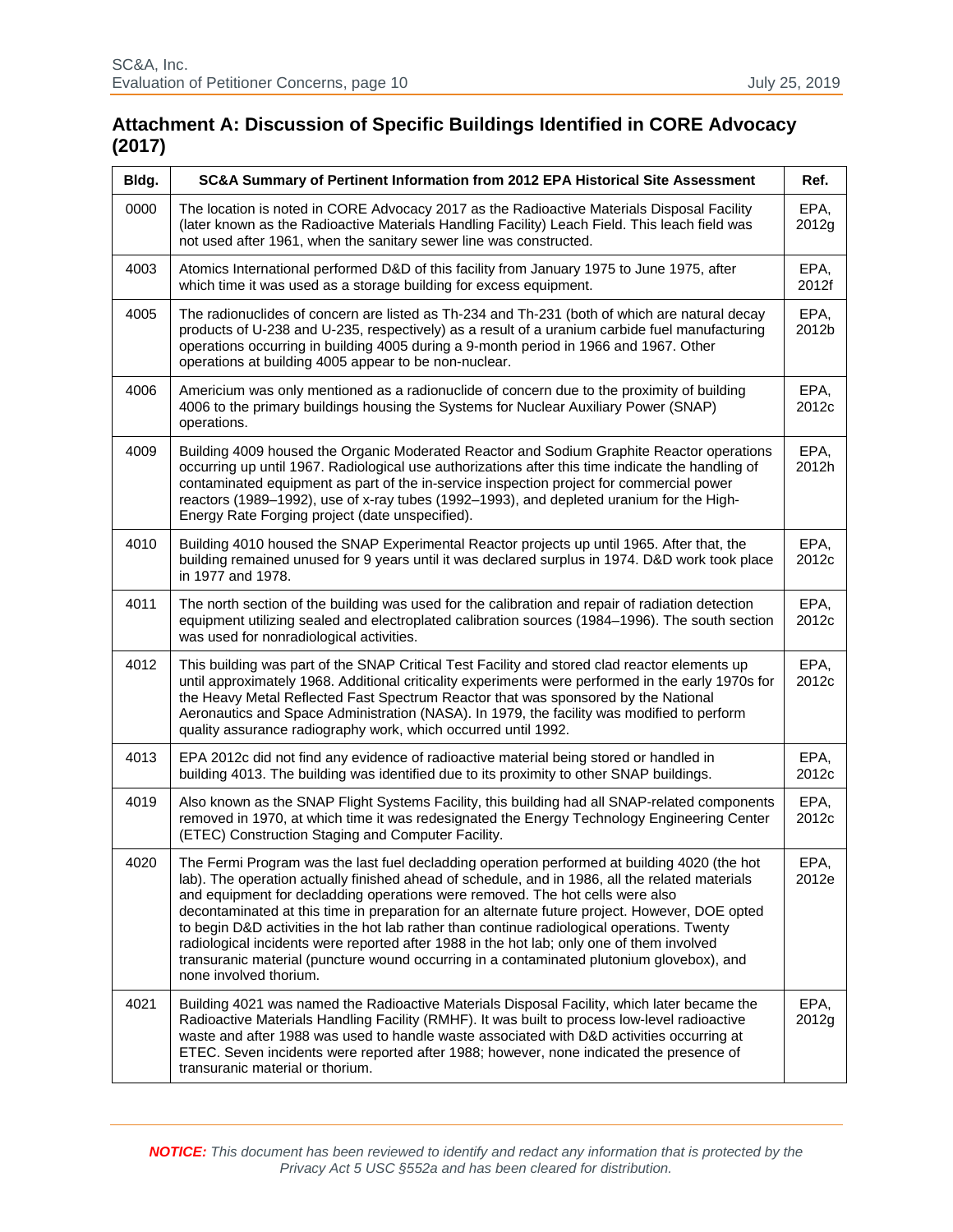| Bldg. | SC&A Summary of Pertinent Information from 2012 EPA Historical Site Assessment                                                                                                                                                                                                                                                                                                                                                                                                    | Ref.          |
|-------|-----------------------------------------------------------------------------------------------------------------------------------------------------------------------------------------------------------------------------------------------------------------------------------------------------------------------------------------------------------------------------------------------------------------------------------------------------------------------------------|---------------|
| 4023  | See discussion in item 2 on p. 3 of this memorandum concerning potential TRUMP-S activities<br>in building 4023. However, it is also worth noting that building 4023 served as a design,<br>development, and demonstration facility for the Rocky Flats Plutonium Recovery Project that<br>occurred in 1987 (plutonium-241 is the parent isotope of americium-241).                                                                                                               | EPA,<br>2012b |
| 4024  | Building 4024 was used to test the SNAP reactors in a simulated operational environment;<br>subsequent dismantling of the reactors prior to shipment to the hot lab resulted in the<br>building 4024 vaults becoming contaminated. Decontamination of the vaults and removal of<br>contaminated equipment was completed in 1978. However, a significant amount of activation<br>products contained in the facility's concrete remained per a disposition of the building in 1989. | EPA,<br>2012b |
| 4025  | After cancellation of the SNAP program, building 4025 was renamed the ETEC Instrumentation<br>and Inventory Building. The building was not known to have handled or stored radioactive<br>materials; however, americium and thorium are listed as contaminants of concern due to the<br>proximity of the building to the RMHF and the potential for migration.                                                                                                                    | EPA,<br>2012c |
| 4027  | The building was not known to have handled or stored radioactive materials; however,<br>americium and thorium are listed as radionuclides of concern due to the proximity of the building<br>to the RMHF and the potential for migration. A 1988 DOE survey concluded that the area<br>passed the NRC criteria at the time for unrestricted use.                                                                                                                                  | EPA,<br>2012b |
| 4028  | In January 1988, it was reported that building 4028 was in very poor condition due to the<br>facility's inactive status. The above-grade portion of the building was demolished down to its<br>concrete slab in April 1989.                                                                                                                                                                                                                                                       | EPA,<br>2012g |
| 4034  | Building 4034 was an office building for the RMHF and was also used for records storage. EPA<br>(2012g) concluded that there was no evidence of radioactive materials known to have been<br>stored or handled in building 4034. However, americium and thorium are listed as radionuclides<br>of concern due to the building's proximity to the RMHF storage vault.                                                                                                               | EPA,<br>2012g |
| 4036  | Building 4036 was a non-nuclear office building in support of the SNAP program. Americium<br>and thorium are listed as radionuclides of concern due to the building's proximity to the RMHF.                                                                                                                                                                                                                                                                                      | EPA,<br>2012b |
| 4041  | This building was released by DOE for unrestricted use on July 23, 1985, and was subsequently<br>used for nonradioactive equipment storage.                                                                                                                                                                                                                                                                                                                                       | EPA,<br>2012f |
| 4044  | Building 4044 served as a health physics office, which used calibration sources and performed<br>counting measurements on removable contamination samples. Americium and thorium are<br>listed as radionuclides of concern due to the building's proximity to the RMHF storage vault.                                                                                                                                                                                             | EPA,<br>2012g |
| 4048  | This building was known as the Plant Development Unit Instrumentation Building, which was a<br>non-nuclear operation that occurred from 1978 to 1981. No incidents or radiological surveys<br>were identified for the area. The building was included in the assessment due to its proximity to<br>building 4005.                                                                                                                                                                 | EPA,<br>2012b |
| 4055  | Also known as the Nuclear Materials Development Facility, this building was designed to house<br>plutonium development work. D&D of the building was completed in October 1986, and final<br>surveys were completed in March 1987.                                                                                                                                                                                                                                                | EPA,<br>2012e |
| 4057  | EPA (2012d) did not find evidence that radioactive material was handled or stored at this<br>location. However, because the building was a research laboratory, it is possible that radioactive<br>materials may have existed. Americium and thorium are listed as radionuclides of concern due<br>to the building's proximity to building 4059.                                                                                                                                  | EPA,<br>2012d |
| 4059  | Building 4059 housed the SNAP 8 prototype reactor, which operated until the end of 1969. The<br>reactor and associated equipment were removed in 1970. In 1973, the building was used by the<br>Liquid Metal Engineering Center, which tested non-nuclear components related to liquid metals.                                                                                                                                                                                    | EPA,<br>2012d |
| 4064  | Building 4064 was built for the repackaging and storing of special nuclear material; however, no<br>special nuclear material was handled in this facility after 1980. A radiological use authorization<br>(No. 139) from 1989 allowed for the storage of radioactive material and decontamination<br>activities at building 4064.                                                                                                                                                 | EPA,<br>2012f |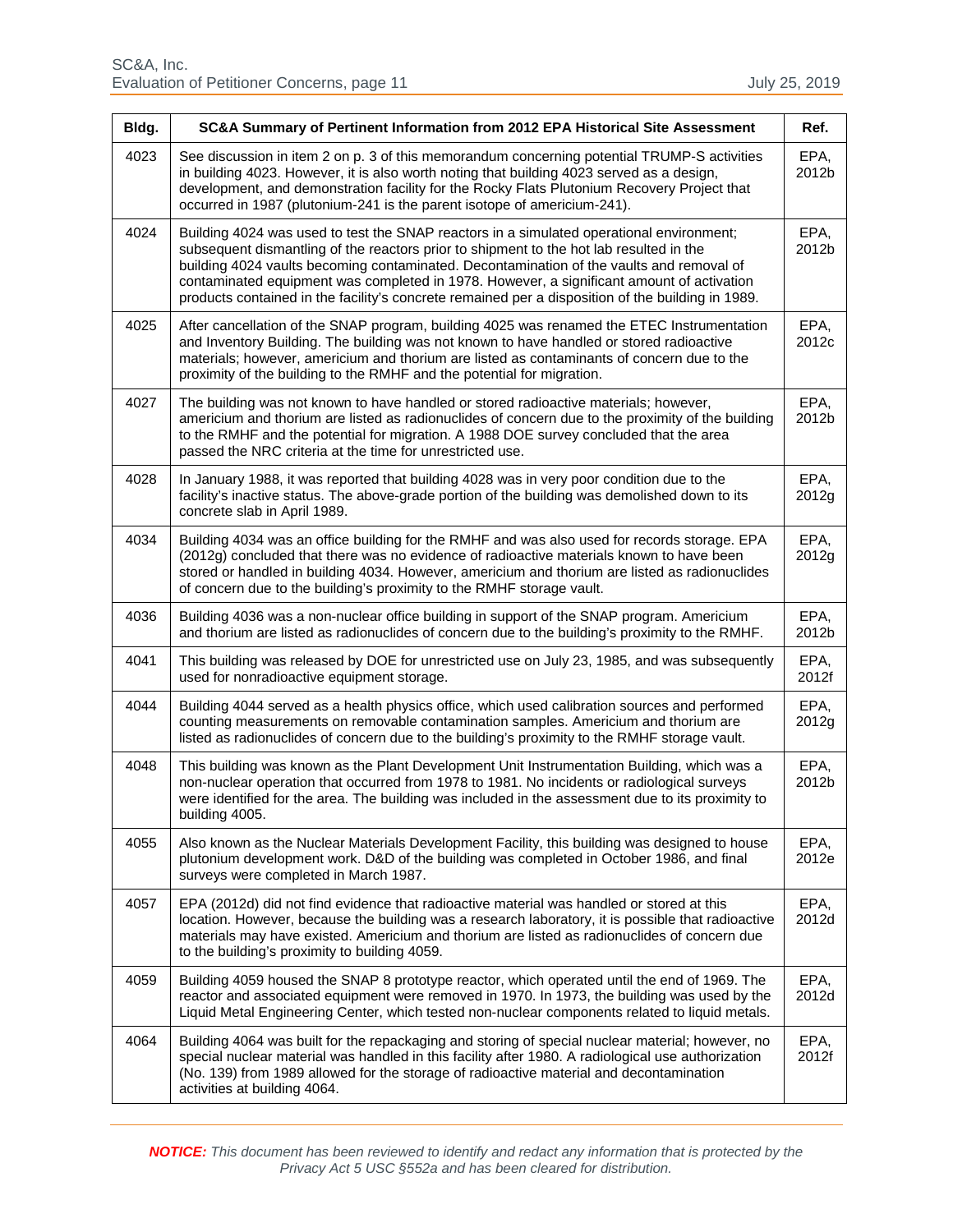| Bldg. | SC&A Summary of Pertinent Information from 2012 EPA Historical Site Assessment                                                                                                                                                                                                                                                                                                                                                                                                                           | Ref.          |
|-------|----------------------------------------------------------------------------------------------------------------------------------------------------------------------------------------------------------------------------------------------------------------------------------------------------------------------------------------------------------------------------------------------------------------------------------------------------------------------------------------------------------|---------------|
| 4075  | This building was utilized for the storage of radioactive waste awaiting shipment for disposal at<br>appropriate offsite locations. These stored wastes include low-level, mixed, and transuranic<br>waste.                                                                                                                                                                                                                                                                                              | EPA,<br>2012g |
| 4100  | Building 4100 was the site of the AETR, which utilized thorium as nuclear fuel. However, from<br>the 1980s until the late 2000s, the facility was used by NASA for high-energy computer-aided<br>tomography. The laboratory portions of the building were also used for instrument calibration<br>and contaminated sample counting. Two incidents are reported after 1988: One involved mixed<br>fission products, and the other involved a radiography issue.                                           | EPA,<br>2012d |
| 4143  | Building 4143 housed the Sodium Reactor Experiment (SRE). Decommissioning began in 1974,<br>and the final D&D report was issued in 1983. After this time, the building was used for<br>component storage.                                                                                                                                                                                                                                                                                                | EPA,<br>2012f |
| 4153  | This building was demolished in 1978 and released for unrestricted use by DOE in July 1985.                                                                                                                                                                                                                                                                                                                                                                                                              | EPA,<br>2012f |
| 4163  | DOE released this area for unrestricted use in July 1985.                                                                                                                                                                                                                                                                                                                                                                                                                                                | EPA,<br>2012f |
| 4228  | EPA (2012c) did not find evidence that radioactive material was handled or stored in building<br>4228. Americium is included as a radionuclide of interest due to the building's proximity to<br>building 4012 (SNAP facility).                                                                                                                                                                                                                                                                          | EPA,<br>2012c |
| 4273  | This building served as the radioactive laundry facility until 1971. The building was demolished<br>down to its foundation in 1975 and was cleared for unrestricted use by DOE in July 1985.                                                                                                                                                                                                                                                                                                             | EPA,<br>2012f |
| 4373  | This building was used as part of the SNAP program. Following a 1988 survey of the building, it<br>was reassigned for non-nuclear use. However, it was also reported at the time that the interior<br>of the building had become dilapidated. EPA (2012e, p. 110) notes: "As of 1994, the building<br>remained abandoned; however, it is unclear whether the condition of the building had been<br>improved or changed since the 1988 survey report." The building was eventually demolished in<br>1999. | EPA,<br>2012e |
| 4563  | Building 4563 was a storage area for radioactive waste that had already been containerized and<br>was awaiting shipment to an offsite disposal facility.                                                                                                                                                                                                                                                                                                                                                 | EPA,<br>2012g |
| 4621  | This building was RCRA-C permitted for storage of radioactive sources, packaged waste, and<br>contaminated equipment. A single incident was documented after 1988 at the facility involving a<br>faulty radiation alarm.                                                                                                                                                                                                                                                                                 | EPA,<br>2012g |
| 4622  | Building 4622 was used by health physics for sample counting of waste present at the RMHF.<br>Therefore, americium and thorium are included as radionuclides of concern, as they were<br>present at the RMHF and could have been included in the waste characterizations being<br>performed in building 4622.                                                                                                                                                                                            | EPA,<br>2012g |
| 4653  | This building was used as an interim radioactive waste vault and was cleared by DOE for<br>unrestricted use in July 1985.                                                                                                                                                                                                                                                                                                                                                                                | EPA,<br>2012f |
| 4654  | Building 4654 was demolished in 1985.                                                                                                                                                                                                                                                                                                                                                                                                                                                                    | EPA,<br>2012g |
| 4658  | EPA (2012g) could not find evidence of specific radionuclides at building 4658. The site was<br>used as the entry and exit point for all fuel and waste shipments. Therefore, it is assumed all<br>radionuclides of concern for SSFL could have been present at building 4658.                                                                                                                                                                                                                           | EPA,<br>2012g |
| 4664  | Building 4664 was demolished in the early 1980s.                                                                                                                                                                                                                                                                                                                                                                                                                                                         | EPA,<br>2012g |